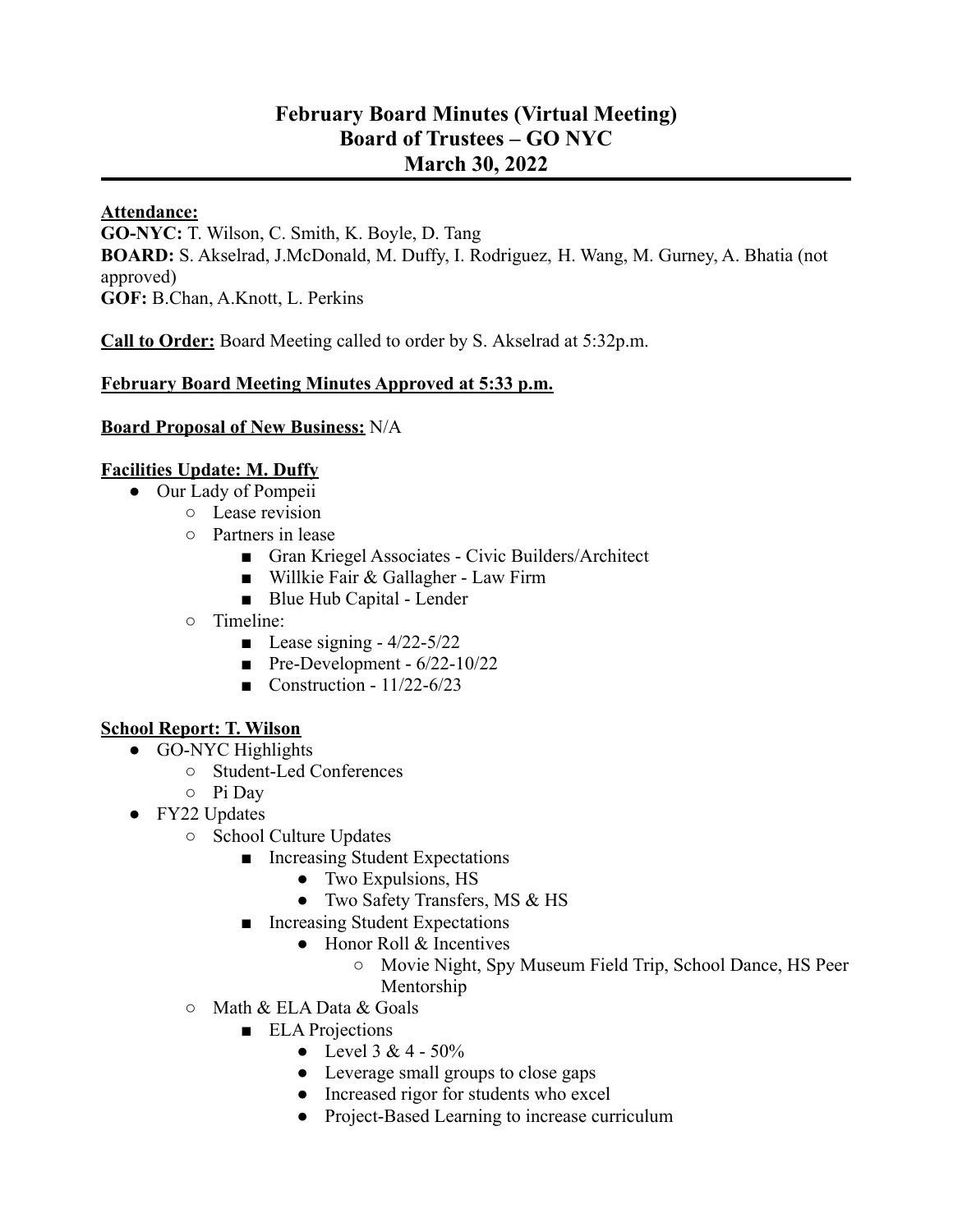- Tutorial integrated into a block schedule
- Math Projections
	- Level  $3 & 4 16%$
	- Increased motivation and excitement for math
	- Coaching centered on transferable skills
	- Standardized math curriculum, to focus on foundational skills
	- A newly structured math block that enables students to learn new  $\&$
	- advanced content and closes gaps from previous grades
- HS Academics
	- Increase academic intervention groups
	- Mock Regents test
		- Living Environment 4/11
		- $\bullet$  Algebra 4/12
		- $\bullet$  ELA 4/13
		- $\bullet$  Makeup 4/14
	- Summer School 7/5-8/15
- Spring Instructional Walkthrough
	- What teacher skills and practices improve student confidence and intrinsic motivation?
		- Reliance on classroom incentive systems
		- Few teachers were "warm demanders"
		- The success criteria for student tasks were not clearly visible
	- Next Steps
		- PD and coaching to create a culture of joy & encouragement as well as rigor
		- Relevant content to connect the "why" for students
- FY 23 Planning
	- Projected Student Enrollment
		- MS 175
		- HS 185
	- Enrollment and Recruitment Data
		- Overall application increase across all grades to date
		- Lottery 4/7
		- Intent to Return/Schoolmint update. Will create a streamlined process
		- Community outreach and advertising
	- Teacher Retention
		- Middle School
			- 16 Teachers
				- 13 renewed
				- 2 Math & 1 Sci not to be renewed
		- High School
			- 10 Teachers
				- 5 returning
				- 5 not to be renewed
		- Fellow to Staff Hiring
			- FY 22 7 Fellows hired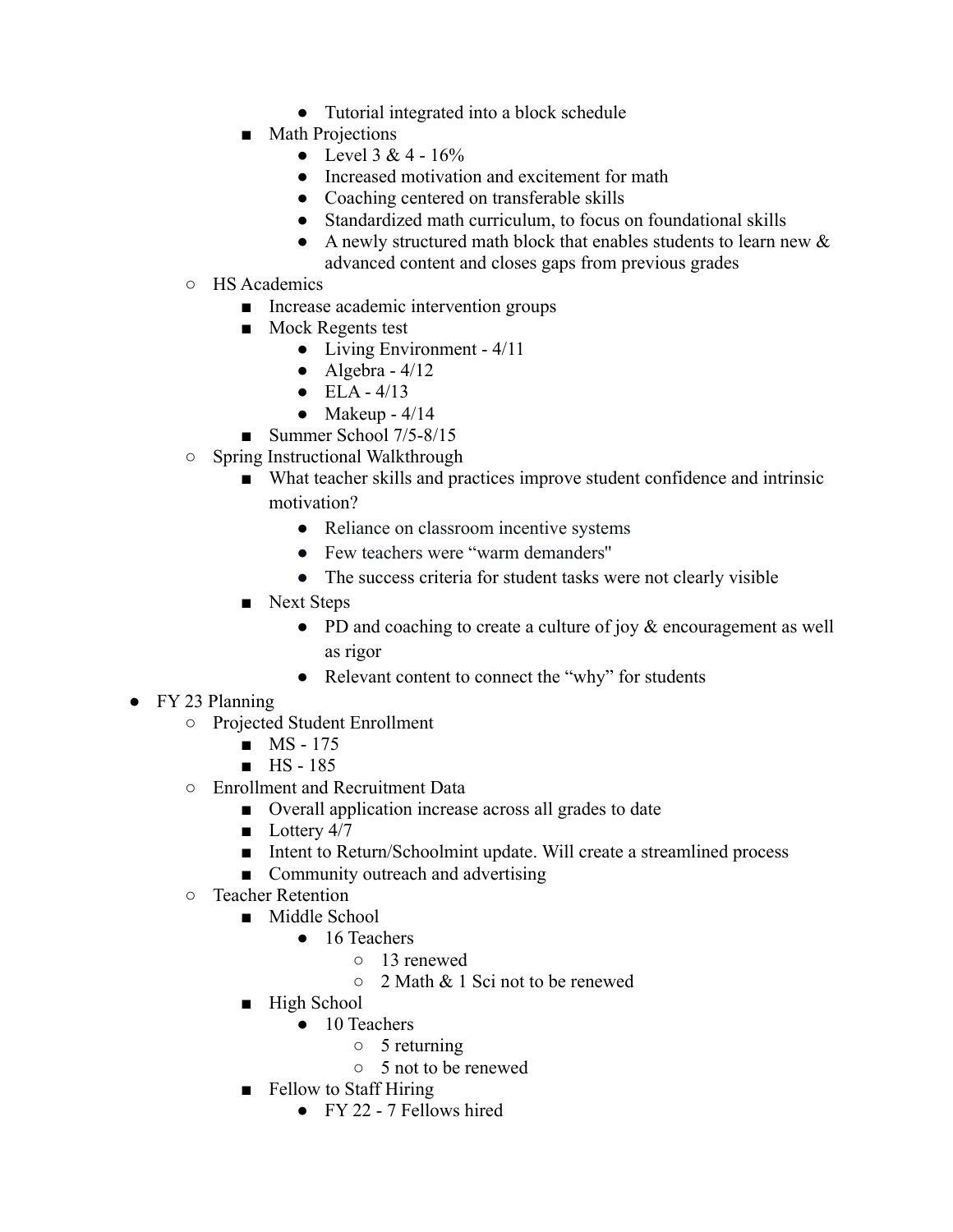- $\bullet$  FY 23 3 Fellows hired
- Teacher Vacancies
	- $\bullet$  MS Math (2), Science (2)
	- $\bullet$  HS ELA (4), Math (3), Inquiry (2), Science (3), PE (1), Foreign Language (1)
	- Recruitment
		- Teaching positions posted
		- Schedule interviews and demo lessons

**Finance Committee Report:** Reviewed the financial dashboard.

- Invest more into high-quality teachers
- Allocate more funding towards instructional support
- Conserve funding for upcoming facility relocations/reno

#### **Adjournment: 6:55pm**

\_\_\_\_\_\_\_\_\_\_\_\_\_\_\_\_\_\_\_\_\_\_\_\_\_\_\_\_\_, **President of the Board of Trustees**

**Signature** 

**Great Oaks Charter School NY**